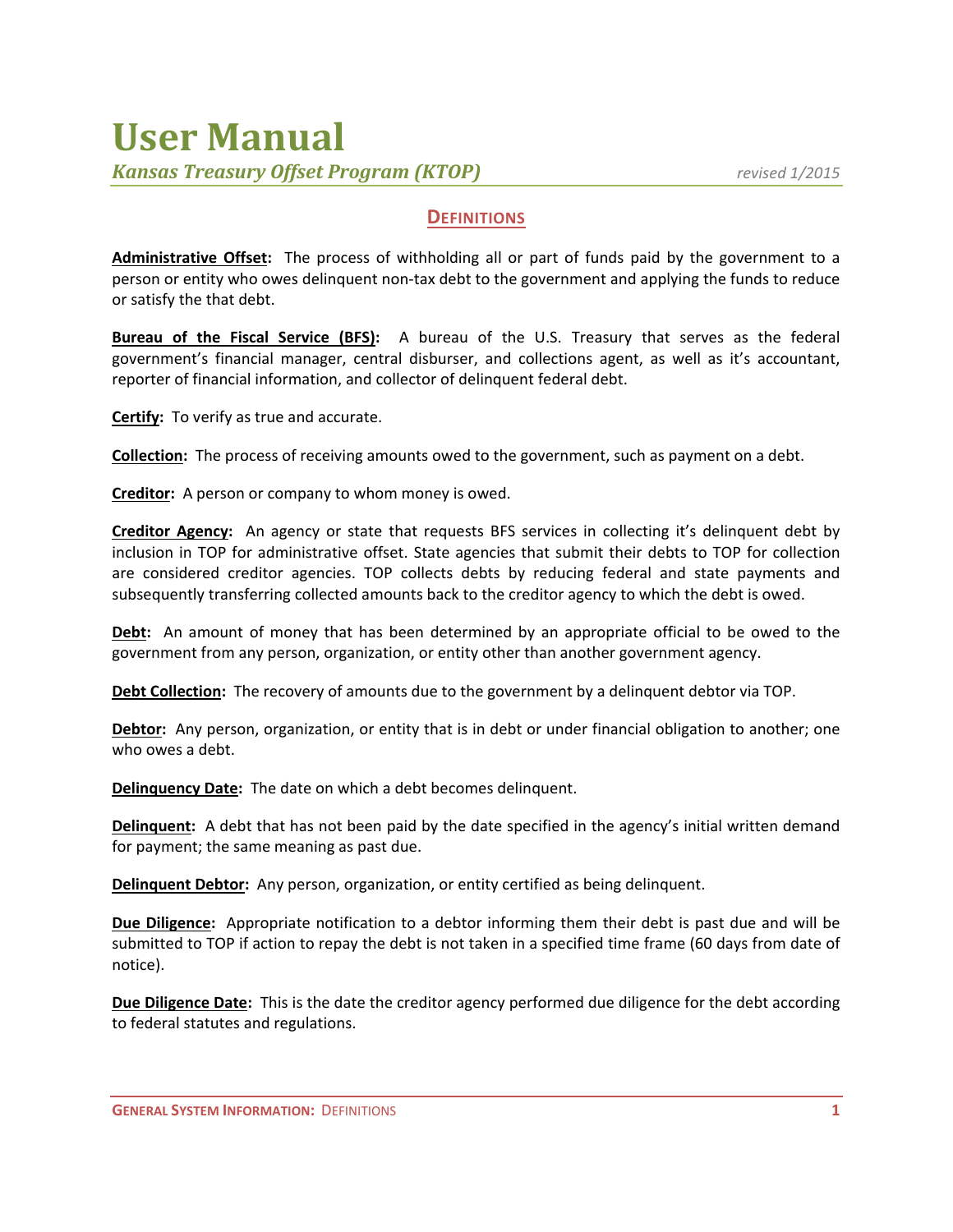## **User Manual**

*Kansas Treasury Offset Program (KTOP) revised 1/2015*

**Due Process:** The legal rights of a debtor to be informed of the proposed action and to be given the opportunity to review related records.

**Employer Identification Number (EIN):** A nine digit TIN assigned by the IRS to businesses that file tax returns in the United States.

**Kansas Debt Recovery System (KDRS):** A program that allows the State of Kansas to setoff monies owed to vendors and individuals against debts those entities owe to the State of Kansas.

**Kansas Treasury Offset Program (KTOP):** A State of Kansas program that provides for the collection of delinquent state debt by offset of federal non-tax payments, as well as for the collection of delinquent federal non‐tax debt by offset of state payments.

**Legally Enforceable:** Refers to a characteristic of a debt and means there has been a final agency determination that the debt, in the amount stated, is due.

**Match:** The TIN and name of the payee on a payment record are the same as the TIN and name of a debtor on a delinquent debt record.

**Notice of Intent to Offset:** A notification or warning letter sent to the debtor or payee informing the debtor or payee that the U.S. Treasury intends to reduce or withhold future benefit payments to satisfy a delinquent debt owed to the creditor agency.

**Offset:** The process of reducing funds paid by the government to a person or entity who owes a delinquent debt or debts to the government and applying the funds toward the balance of the delinquent debt.

**Past Due:** A debt that has not been paid by the date specified in the agency's initial written demand for payment; the same meaning as delinquent.

**Payment Agency:** An agency or state that submits payment records for matching and offset.

**Social Security Number:** A nine digit personal identification number assigned by the Social Security Administration.

**State Reciprocal Program (SRP):** A reciprocity program within TOP whereby the participating states offset state payments to satisfy federal non‐tax debts, and the federal government offsets federal non‐ tax payments to satisfy state debts.

**Taxpayer Identification Number (TIN):** A nine digit unique identifier assigned to all individuals and businesses that file tax returns in the United States. For individuals, the SSN serves as the TIN. For businesses, organizations, and non‐profit entities, the EIN serves as the TIN. The TIN is the primary debtor or payee identification method for debt matching in TOP.